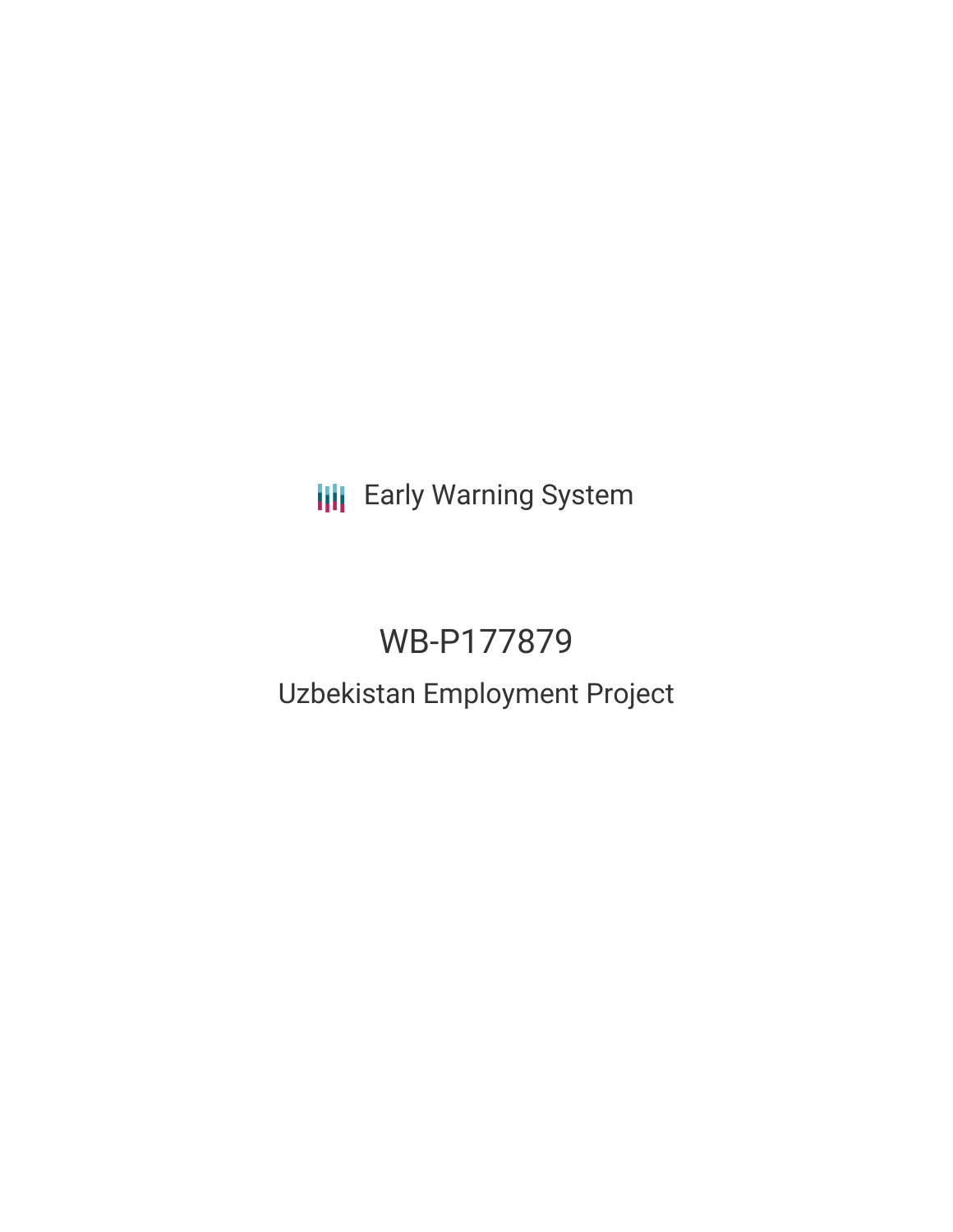

### **Quick Facts**

| <b>Countries</b>               | <b>Uzbekistan</b>  |
|--------------------------------|--------------------|
| <b>Financial Institutions</b>  | World Bank (WB)    |
| <b>Status</b>                  | Pipeline           |
| <b>Bank Risk Rating</b>        | U                  |
| <b>Borrower</b>                | Government         |
| <b>Sectors</b>                 | Industry and Trade |
| <b>Investment Type(s)</b>      | Loan               |
| <b>Investment Amount (USD)</b> | $$50.00$ million   |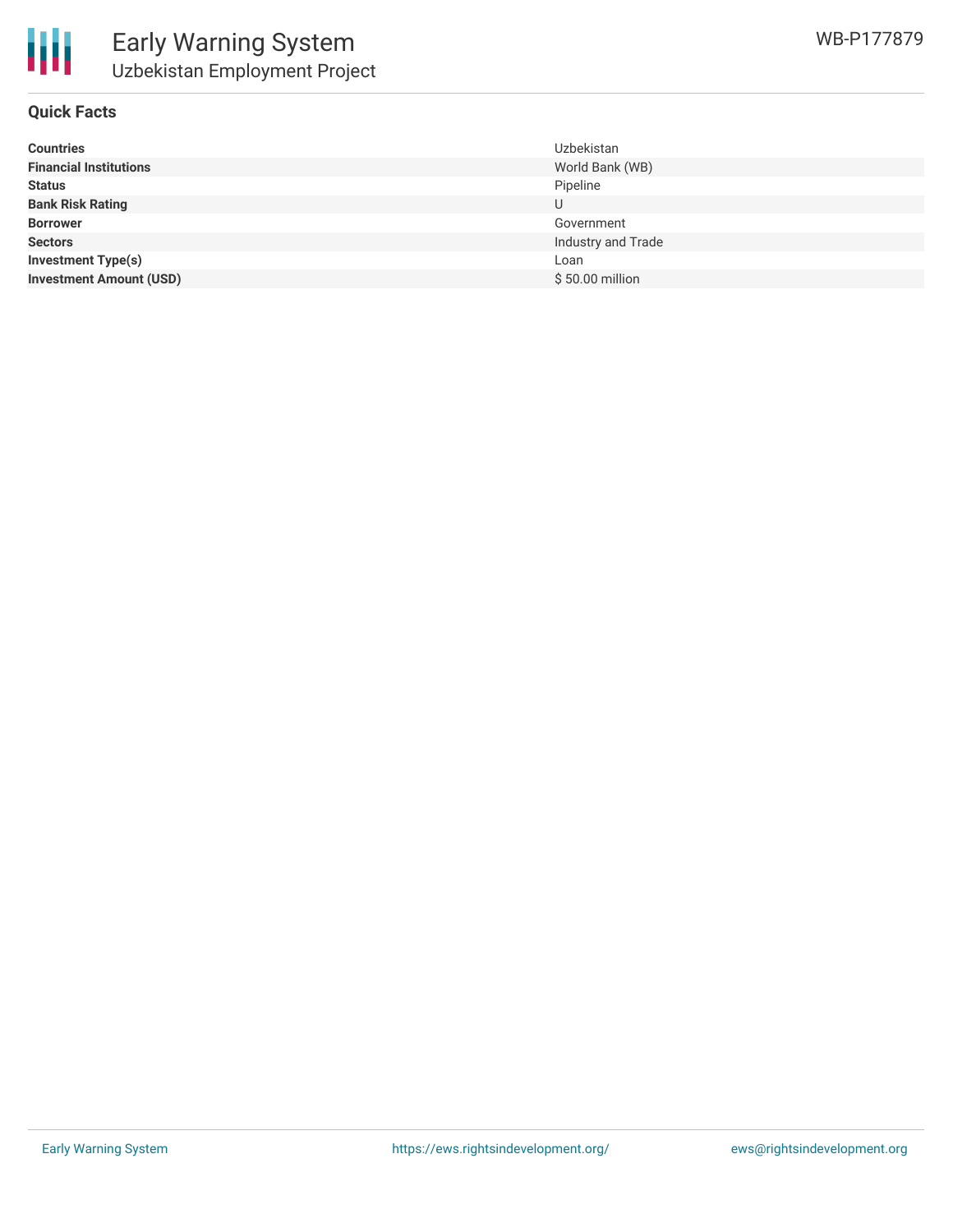

### **Project Description**

There is no data is available by the time of disclosure, however the project's aim is to strengthen the capacity of GoU to respond to the needs and increase the capabilities of vulnerable workers (informal, youth and wome n) through inclusive and adaptive social protection system.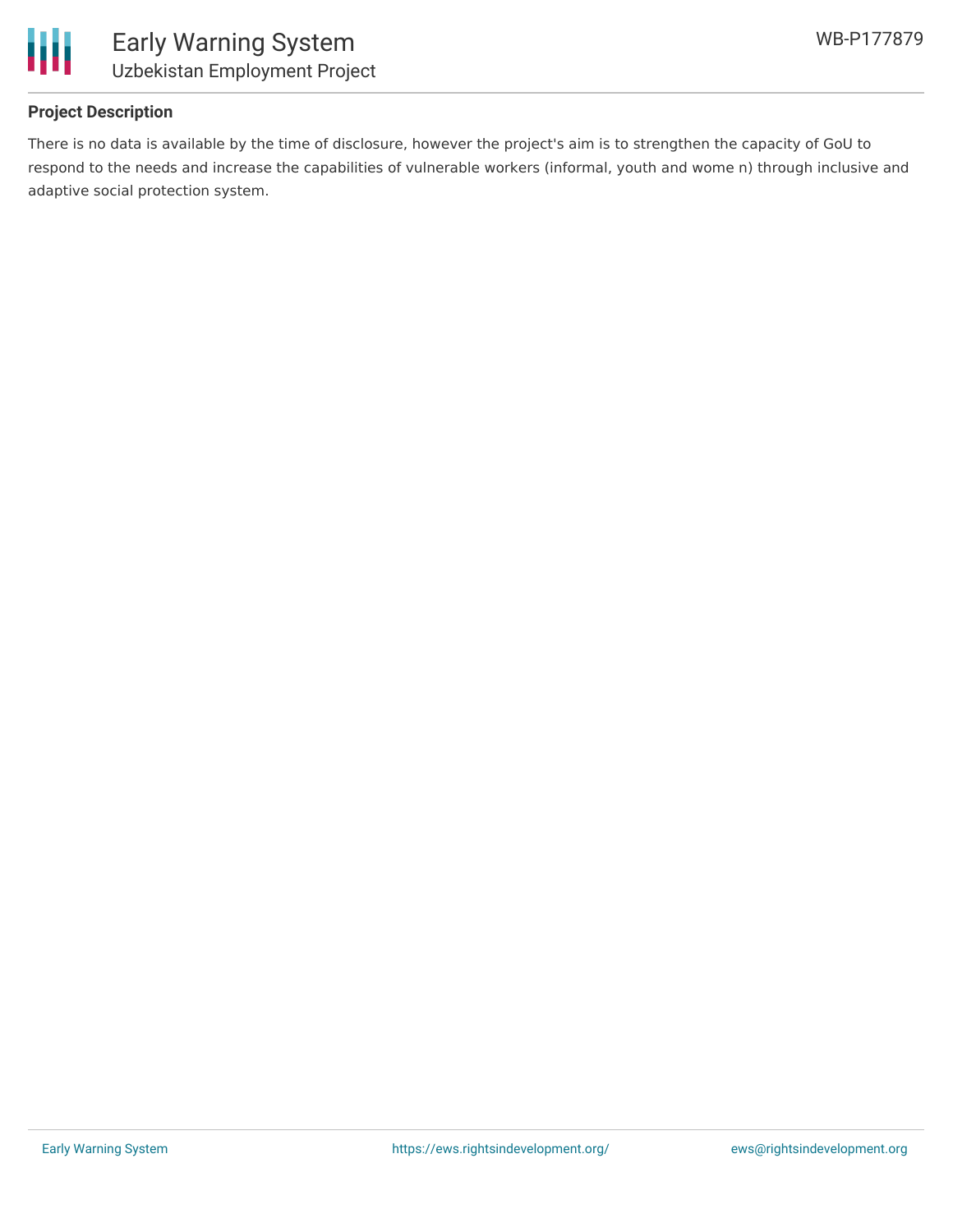### **Investment Description**

World Bank (WB)